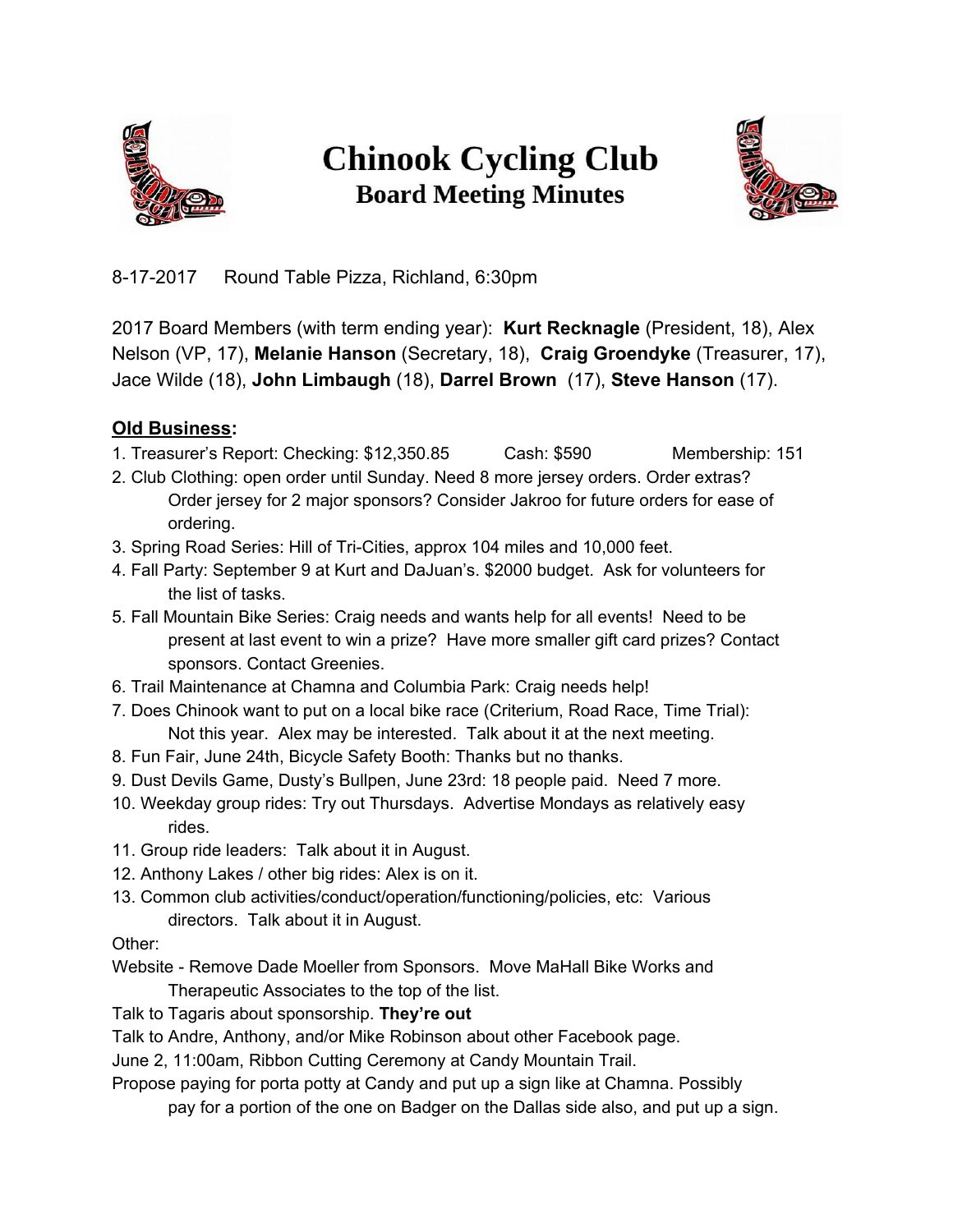## **New Business:**

- 1. Treasurer's Report: Checking: \$11,561.63 Cash: \$413 Membership: 153
- 2. Cyclocross training series: Dan Cooley is interested in running it. John Limbaugh will talk to him and set the dates. Four events, Tuesday nights, 5:45 at Columbia Park. No fees but need approval from the city. Write a brief letter to the city for use of the park and give the letter to Craig.
- 3. Clothing order: done. Two large jerseys left to sell.
- 4. Fall party: September 9, 4:00pm. Chef Frazier again. DaJuan's sponsorship covers the bouncy house and beverages. Need help with: stocking coolers, setting up tables/chairs, trash detail, transporting food when cooked, peeling shrimp Friday night. Get Greg's tables. Melanie will reserve 6 tables, 50 chairs from Red Door to pick up Saturday morning.
- 5. Fall mtb series: getting permits is underway. Roy Punkett may run the series in 2018. Badger route modified for beginners. Need more volunteers for every ride including ride days and preparation in advance. Need volunteers at Chamna working on weed removal, etc. Limbaugh will help with first event, Melanie with some also. Steve Hanson available in December. **Add the events to the website calendar.**
- 6. Revision to the "Van Use Agreement" rules: rules need to be enforced! The van is for club members only. The waivers need to be signed in advance and on file (in the membership binder) - not in the van. Request van use 14 days in advance. Jace will upload new copy to the website.
- 7. Time trial series awards: Greg suggested customized mugs. Limbaugh will follow up.
- 8. November Chinook Board elections: Craig is not seeking re-election as treasurer, membership manager, mailing address, etc. Potential replacements - Chad Eder Other potential board members - John Burke, Eric Jensen
- 9. Other: Darrel will run the 2018 spring road series.